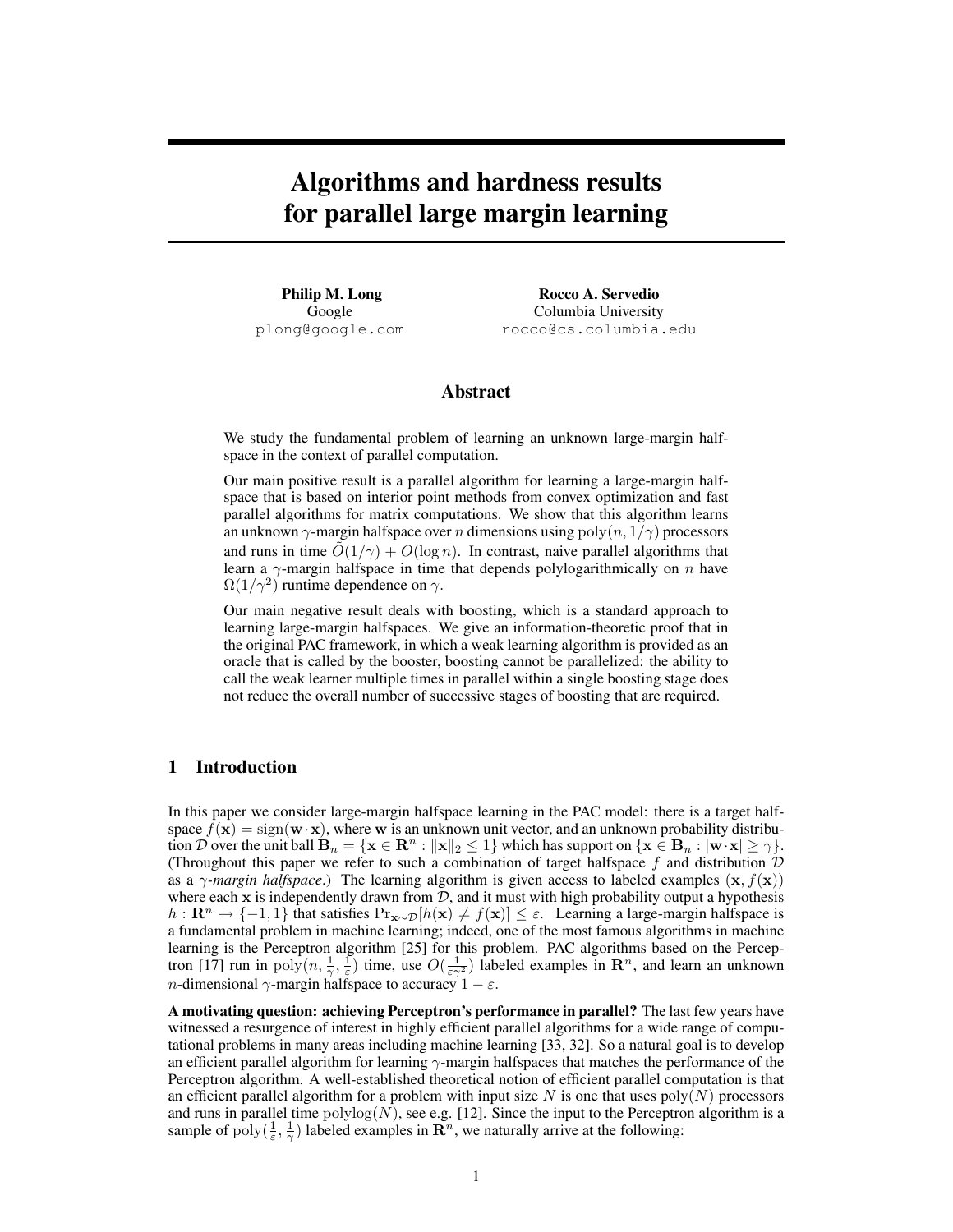| <b>Algorithm</b>                       | <b>Number of processors</b>       | <b>Running time</b>                          |
|----------------------------------------|-----------------------------------|----------------------------------------------|
| naive parallelization of Perceptron    | $\mathrm{poly}(n,1/\gamma)$       | $\tilde{O}(1/\gamma^2) + O(\log n)$          |
| naive parallelization of [27]          | $\operatorname{poly}(n,1/\gamma)$ | $\overline{\tilde{O}(1/\gamma^2)+O(\log n)}$ |
| polynomial-time linear programming [2] |                                   | $poly(n, \log(1/\gamma))$                    |
| This paper                             | $\operatorname{poly}(n,1/\gamma)$ | $O(1/\gamma) + O(\log n)$                    |

Table 1: Bounds on various parallel algorithms for learning a  $\gamma$ -margin halfspace over  $\mathbb{R}^n$ .

**Main Question:** Is there a learning algorithm that uses  $\text{poly}(n, \frac{1}{\gamma}, \frac{1}{\varepsilon})$  processors and runs in time  $poly(log n, log \frac{1}{\gamma}, log \frac{1}{\epsilon})$  to learn an unknown *n*-dimensional  $\gamma$ margin halfspace to accuracy  $1 - \varepsilon$ ?

(See [31] for a detailed definition of parallel learning algorithms; here we only recall that an efficient parallel learning algorithm's hypothesis must be efficiently evaluatable in parallel.) As Freund [10] has largely settled how the resources required by parallel algorithms scale with the accuracy parameter  $\epsilon$  (see Lemma 6 below), our focus in this paper is on  $\gamma$  and n, leading to the following:

**Main Question (simplified):** Is there a learning algorithm that uses  $poly(n, \frac{1}{\gamma})$ processors and runs in time  $\text{poly}(\log n, \log \frac{1}{\gamma})$  to learn an unknown *n*-dimensional  $\gamma$ -margin halfspace to accuracy 9/10?

This question, which we view as a fundamental open problem, inspired the research reported here.

Prior results. Table 1 summarizes the running time and number of processors used by various parallel algorithms to learn a  $\gamma$ -margin halfspace over  $\mathbb{R}^n$ . The naive parallelization of Perceptron in the first line of the table is an algorithm that runs for  $O(1/\gamma^2)$  stages; in each stage it processes all of the  $O(1/\gamma^2)$  examples simultaneously in parallel, identifies one that causes the Perceptron algorithm to update its hypothesis vector, and performs this update. We do not see how to obtain parallel time bounds better than  $O(1/\gamma^2)$  from recent analyses of other algorithms based of gradient descent (such as [7, 8, 4]), some of which use assumptions incomparable in strength to the  $\gamma$ -margin condition studied here. The second line of the table corresponds to a similar naive parallelization of the boosting-based algorithm of [27] that achieves Perceptron-like performance for learning a  $\gamma$ -margin halfspace. It boosts for  $O(1/\gamma^2)$  stages over a  $O(1/\gamma^2)$ -size sample; using one processor for each coordinate of each example, the running time bound is  $\tilde{O}(1/\gamma^2) \cdot \log n$ , using  $poly(n, 1/\gamma)$  processors. (For both this algorithm and the Perceptron the time bound can be improved to  $\tilde{O}(1/\gamma^2) + O(\log n)$  as claimed in the table by using an initial random projection step; we explain how to do this in Section 2.) The third line of the table, included for comparison, is simply a standard sequential algorithm for learning a halfspace based on polynomial-time linear programming executed on one processor, see e.g. [2, 14].

Efficient parallel algorithms have been developed for some simpler PAC learning problems such as learning conjunctions, disjunctions, and symmetric Boolean functions [31]. [6] gave efficient parallel PAC learning algorithms for some geometric constant-dimensional concept classes.

In terms of negative results for parallel learning, [31] shows that (under a complexity-theoretic assumption) there is no parallel algorithm using  $poly(n)$  processors and  $polylog(n)$  time that constructs a halfspace hypothesis that is consistent with a given linearly separable data set of  $n$ dimensional labeled examples. This does not give a negative answer to the Main Question for several reasons: the Main Question allows any hypothesis representation (that can be efficiently evaluated in parallel), allows the number of processors to grow inverse polynomially with the margin parameter  $\gamma$ , and allows the final hypothesis to err on up to (say) 5% of the points in the data set.

Our results. Our main positive result is a parallel algorithm that uses  $poly(n, 1/\gamma)$  processors to learn  $\gamma$ -margin halfspaces in parallel time  $\tilde{O}(1/\gamma) + O(\log n)$  (see Table 1). We believe ours is the first algorithm that runs in time polylogarithmic in n and subquadratic in  $1/\gamma$ . Our analysis can be modified to establish similar positive results for other formulations of the large-margin learning problem, including ones (see [28]) that have been tied closely to weak learnability (these modifications are not presented due to space constraints). In contrast, our main negative result is an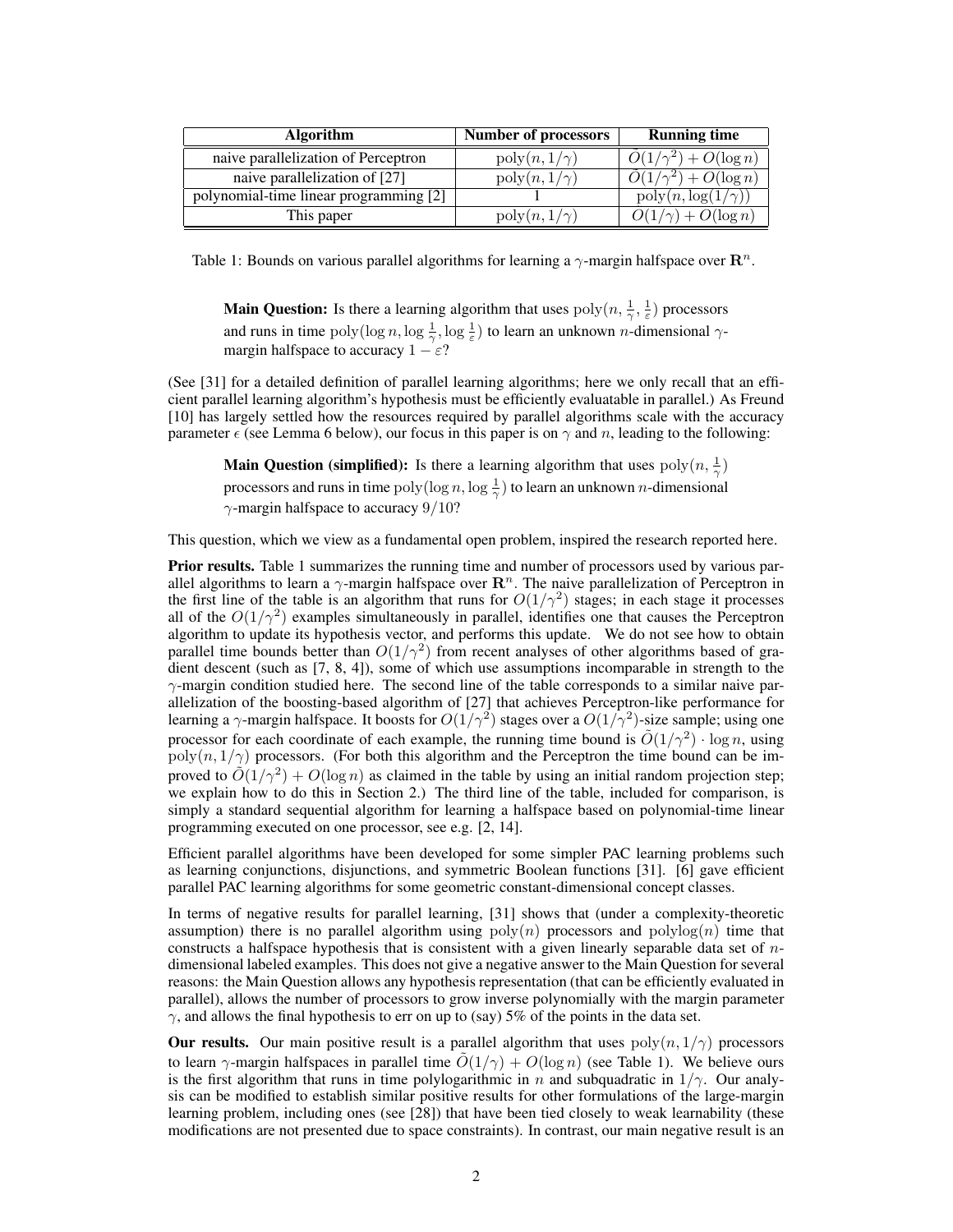information-theoretic argument that suggests that such positive parallel learning results cannot be obtained by boosting alone. We show that if the weak learner must be called as an oracle, boosting cannot be parallelized: any parallel booster must perform  $\Omega(1/\gamma^2)$  sequential stages of boosting a "black-box"  $\gamma$ -advantage weak learner in the worst case. This extends an earlier lower bound of Freund [10] for standard (sequential) boosters that can only call the weak learner once per stage.

# 2 A parallel algorithm for learning  $\gamma$ -margin halfspaces over  $\mathbf{B}_n$

Our parallel algorithm is an amalgamation of existing tools from high-dimensional geometry, convex optimization, parallel algorithms for linear algebra, and learning theory. Roughly speaking the algorithm works as follows: given a data set of  $m = \tilde{O}(1/\gamma^2)$  labeled examples from  $\mathbf{B}_n \times \{-1, 1\}$ , it begins by randomly projecting the examples down to  $d = \tilde{O}(1/\gamma^2)$  dimensions. This essentially preserves the geometry so the resulting d-dimensional labeled examples are still linearly separable with margin  $\Theta(\gamma)$ . The algorithm then uses a variant of a linear programming algorithm of Renegar [24, 21] which, roughly speaking, solves linear programs with  $m$  constraints to high accuracy using (24, 21) which, roughly speaking, solves linear programs with m constraints to high accuracy using<br>(essentially)  $\sqrt{m}$  stages of Newton's method. Within Renegar's algorithm we employ fast parallel algorithms for linear algebra [22] to carry out each stage of Newton's method in  $\text{polylog}(1/\gamma)$  parallel time steps. This suffices to learn the unknown halfspace to high constant accuracy (say 9/10); to get a  $1 - \varepsilon$ -accurate hypothesis we combine the above procedure with Freund's approach [10] for boosting accuracy that was mentioned in the introduction. The above sketch omits many details, including crucial issues of precision in solving the linear programs to adequate accuracy. In the rest of this section we address the necessary details in full and prove the following theorem:

Theorem 1 *There is a parallel algorithm with the following performance guarantee: Let* f, D *define an unknown*  $\gamma$ -margin halfspace over  $\mathbf{B}_n$  as described in the introduction. The algorithm is given as *input*  $\epsilon, \delta > 0$  *and access to labeled examples*  $(x, f(x))$  *that are drawn independently from*  $D$ *. It runs*  $in O(((1/\gamma) \text{polylog}(1/\gamma) + \log(n)) \log(1/\epsilon) + \log(\log(1/\delta))$  *time, uses* poly $(n, 1/\gamma, 1/\epsilon, \log(1/\delta))$ *processors, and with probability*  $1-\delta$  *it outputs a hypothesis* h *satisfying*  $Pr_{\mathbf{x} \sim \mathcal{D}}[h(\mathbf{x}) \neq f(\mathbf{x})] \leq \varepsilon$ .

We assume that the value of  $\gamma$  is "known" to the algorithm, since otherwise the algorithm can use a standard "guess and check" approach trying  $\gamma = 1$ ,  $1/2$ ,  $1/4$ , etc., until it finds a value that works.

We first describe the tools from the literature that are used in the algorithm.

Random projection. We say that a *random projection matrix* is a matrix A chosen uniformly from  $\{-1,1\}^{n \times d}$ . Given such an A and a unit vector  $\mathbf{w} \in \mathbb{R}^n$  (recall that the target halfspace f is  $f(\mathbf{x}) = \text{sign}(\mathbf{w} \cdot \mathbf{x})$ ), let w' denote  $(1/\sqrt{d})\mathbf{w}A$ . After transformation by A the distribution D over  $\mathbf{B}_n$  is transformed to a distribution  $\mathcal{D}'$  over  $\mathbf{R}^d$  in the natural way: a draw  $\mathbf{x}'$  from  $\mathcal{D}'$  is obtained by making a draw x from D and setting  $x' = (1/\sqrt{d})xA$ . We will use the following lemma from [1]:

**Lemma 1** [1] Let  $f(\mathbf{x}) = \text{sign}(\mathbf{w} \cdot \mathbf{x})$  and D define a  $\gamma$ -margin halfspace as de*scribed in the introduction. For*  $d = O((1/\gamma^2) \log(1/\gamma))$ , *a random*  $n \times d$  *projection matrix* A will with probability  $99/100$  induce  $\mathcal{D}'$  and  $\mathbf{w}'$  as described above such that  $\Pr_{\mathbf{x}' \sim \mathcal{D}'} \left[ \right]$  $\frac{\mathbf{w}'}{\|\mathbf{w}'\|}\cdot\mathbf{x}'$   $\leq \gamma/2$  *or*  $\|\mathbf{x}'\|_2 > 2$   $\leq \gamma^4$ .

**Convex optimization.** We recall some tools we will use from convex optimization over  $\mathbb{R}^d$  [24, 3].

Let F be the convex barrier function  $F(\mathbf{u}) = \sum_{i=1}^{d} \log \left( \frac{1}{(u_i - a_i)(b_i - u_i)} \right)$  (we specify the values  $a_i < b_i$  below). Let  $g(\mathbf{u})$  be the gradient of F at  $\mathbf{u}$ ; note that  $g(\mathbf{u})_i = \frac{1}{b_i - u_i} - \frac{1}{u_i - a_i}$ . Let  $H(\mathbf{u})$ be the Hessian of F at u, let  $||v||_{u} = \sqrt{v^T H(u)v}$ , and let  $n(u) = -H(u)^{-1} g(u)$  be the Newton step at **u**. For a linear subspace L of  $\mathbb{R}^d$ , let  $F_{|L}$  be the restriction of F to L, i.e. the function that evaluates to F on L and  $\infty$  everywhere else.

We will apply interior point methods to approximately solve problems of the following form, where  $a_1, ..., a_d, b_1, ..., b_d \in [-2, 2], |b_i - a_i| \ge 2$  for all i, and L is a subspace of  $\mathbb{R}^d$ :

minimize 
$$
-u_1
$$
 such that  $\mathbf{u} \in L$  and  $a_i \le x_i \le b_i$  for all *i*. (1)

Let  $z \in \mathbb{R}^d$  be the minimizer, and let opt be the optimal value of (1).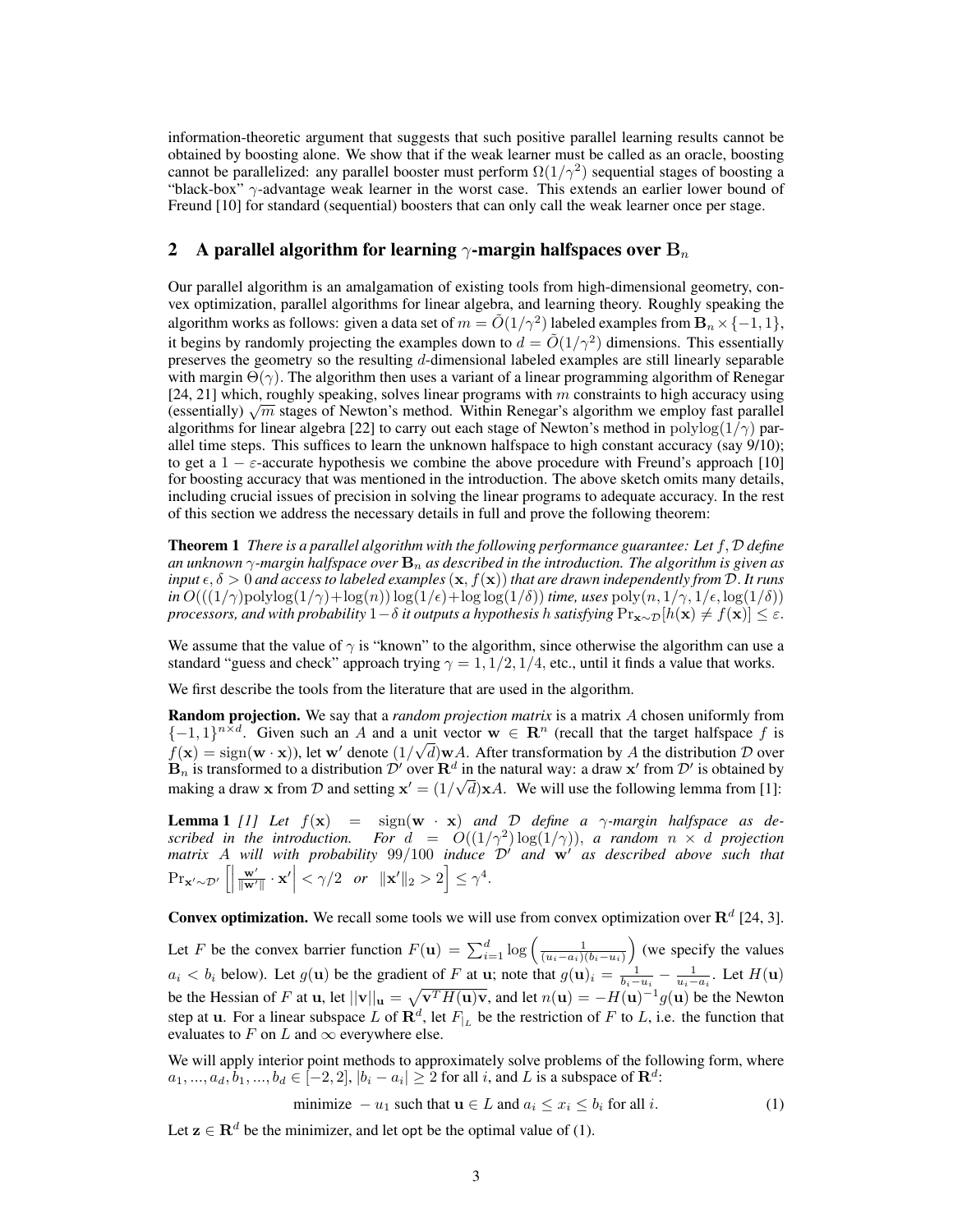The algorithm we analyze minimizes  $F_{\eta}(\mathbf{u}) \stackrel{\text{def}}{=} -\eta u_1 + F_{|L}(\mathbf{u})$  for successively larger values of  $\eta$ . Let  $\mathbf{z}(\eta)$  be the minimizer of  $F_\eta$  , let opt $\eta = F_\eta(\mathbf{z}(\eta))$ , and let  $n_\eta(\mathbf{u})$  be its Newton step. (To keep the notation clean, the dependence on  $L$  is suppressed from the notation.)

As in [23], we periodically round intermediate solutions to keep the bit complexity under control. The analysis of such rounding in [23] requires a problem transformation which does not preserve the large-margin condition that we need for our analysis, so we give a new analysis, using tools from [24], and a simpler algorithm. It is easier to analyze the effect of the rounding on the quality of the solution than on the progress measure used in [24]. Fortunately, [3] describes an algorithm that can go from an approximately optimal solution to a solution with a good measure of progress while controlling the bit complexity of the output. The algorithm repeatedly finds the direction of the Newton step, and then performs a line search to find the approximately optimal step size.

**Lemma 2** ([3, Section 9.6.4]) *There is an algorithm*  $A_{bt}$  *with the following property. Suppose for any*  $\eta > 0$ ,  $A_{bt}$  *is given* **u** *with rational components such that*  $F_{\eta}(\mathbf{u}) - \mathbf{opt}_{\eta} \leq 2$ . Then after  $\epsilon$  *constantly many iterations of Newton's method and back-tracking line search,*  $A_{bt}$  *returns an*  $\mathbf{u}^+$  *that* (i) satisfies  $||n_{\eta}(\mathbf{u}^+)||_{\mathbf{u}^+}\leq 1/9$ ; and (ii) has rational components that have bit-length bounded by a polynomial in d, the bit length of  $u$ , and the bit length of the matrix  $A$  such that  $L = \{\mathbf{v}: A\mathbf{v} = 0\}.^1$ 

We analyze the following variant of the usual central path algorithm for linear programming, which we call  $A_{\text{cpr}}$ . It takes as input a precision parameter  $\alpha$  and outputs the final  $\mathbf{u}^{(k)}$ .

- Set  $\eta_1 = 1$ ,  $\beta = 1 + \frac{1}{8\sqrt{2d}}$  and  $\epsilon = \frac{1}{\sqrt{2\sqrt{d}}(5d/\alpha + \sqrt{d})}$  $\frac{1}{[2\sqrt{d}(5d/\alpha+\sqrt{d}2^{10d/\alpha+2d+1})]}.$
- Given **u** as input, run  $A_{bt}$  starting with **u** to obtain **u**<sup>(1)</sup> such that  $||n_{\eta_1}(\mathbf{u}^{(1)})||_{\mathbf{u}^{(1)}} \le 1/9$ .
- For k from 2 to  $1 + \lceil \frac{\log(4d/\alpha)}{\log(3)} \rceil$  $\frac{g(4a/\alpha)}{\log(\beta)}$  perform the following steps (i)–(iv): (i) set  $\eta_k = \beta \eta_{k-1}$ ; (ii) set  $\mathbf{w}^{(k)} = \mathbf{u}^{(k-1)} + n_{\eta_k}(\mathbf{u}^{(k-1)})$  (i.e. do one step of Newton's method); (iii) form  $\mathbf{r}^{(k)}$ by rounding each component of  $w^{(k)}$  to the nearest multiple of  $\epsilon$ , and then projecting back onto L; (iv) Run  $A_{bt}$  starting with  $\mathbf{r}^{(k)}$  to obtain  $\mathbf{u}^{(k)}$  such that  $||n_{\eta_k}(\mathbf{u}^{(k)})||_{\mathbf{u}^{(k)}} \leq 1/9$ .

The following lemma, implicit<sup>2</sup> in [3, 24], bounds the quality of the solutions in terms of the progress measure  $||n_{\eta_k}(\mathbf{u})||_{\mathbf{u}}$ .

**Lemma 3** If 
$$
\mathbf{u} \in L
$$
 and  $||n_{\eta_k}(\mathbf{u})||_{\mathbf{u}} \leq 1/9$ , then  $F_{\eta_k}(\mathbf{u}) - \text{opt}_{\eta_k} \leq ||n_{\eta_k}(\mathbf{u})||_{\mathbf{u}}^2$  and  $-u_1 - \text{opt} \leq \frac{4d}{\eta_k}$ .

The following key lemma shows that rounding intermediate solutions does not do too much harm:

**Lemma 4** For any k, if  $F_{\eta_k}(\mathbf{w}^{(k)}) \leq \mathsf{opt}_{\eta_k} + 1/9$ , then  $F_{\eta_k}(\mathbf{r}^{(k)}) \leq \mathsf{opt}_{\eta_k} + 1$ .

**Proof:** Fix k, and note that  $\eta_k = \beta^{k-1} \le 5d/\alpha$ . We henceforth drop k from all notation.

First, we claim that

$$
\kappa = \min_{i} \{|a_i - w_i|, |b_i - w_i|\} \ge 2^{-2\eta - 2d - 1/9}.
$$
 (2)

Let  $m = ((a_1 + b_1)/2, ..., (a_d + b_d)/2)$ . Since  $F_{\eta}(\mathbf{w}) \le \mathsf{opt}_{\eta} + 1/9$ , we have  $F_{\eta}(\mathbf{w}) \le F_{\eta}(\mathbf{m}) +$  $1/9 \leq \eta + 1/9$ . But minimizing each term of  $F_{\eta}$  separately, we get  $F_{\eta}(\mathbf{w}) \geq \log\left(\frac{1}{\kappa}\right) - 2d - \eta$ . Combining this with the previous inequality and solving for  $\kappa$  yields (2).

Since 
$$
||\mathbf{w} - \mathbf{r}|| \le \epsilon \sqrt{d}
$$
, recalling that  $\epsilon \le \frac{1}{2\sqrt{d}(5d/\alpha + \sqrt{d}2^{10d/\alpha + 2d + 1})}$ , we have  
\n
$$
\min_{i} \{|a_i - r_i|, |b_i - r_i|\} \ge 2^{-2\eta - 2d - 1/9} - \epsilon \sqrt{d} \ge 2^{-2\eta - 2d - 1}.
$$
\n(3)

<sup>&</sup>lt;sup>1</sup>We note for the reader's convenience that  $\lambda(\bf{u})$  in [3] is the same as our  $||n(\bf{u}^+)||_{\bf{u}}$ . The analysis on pages 503-505 of [3] shows that a constant number of iterations suffice. Each step is a projection of  $H(u)^{-1}g(u)$ onto L, which can be seen to have bit-length bounded by a polynomial in the bit-length of u. Composing polynomials constantly many times yields a polynomial, which gives the claimed bit-length bound for  $\mathbf{u}^+$ .

<sup>&</sup>lt;sup>2</sup>The first inequality is (9.50) from [3]. The last line of p. 46 of [24] proves that  $||n_{\eta_k}(\mathbf{u})||_{\mathbf{u}} \le 1/9$  implies  $||u - z(\eta)||_{z(\eta)} \le 1/5$  from which the second inequality follows by (2.14) of [24], using the fact that  $\vartheta = 2d$ (proved on page 35 of [24]).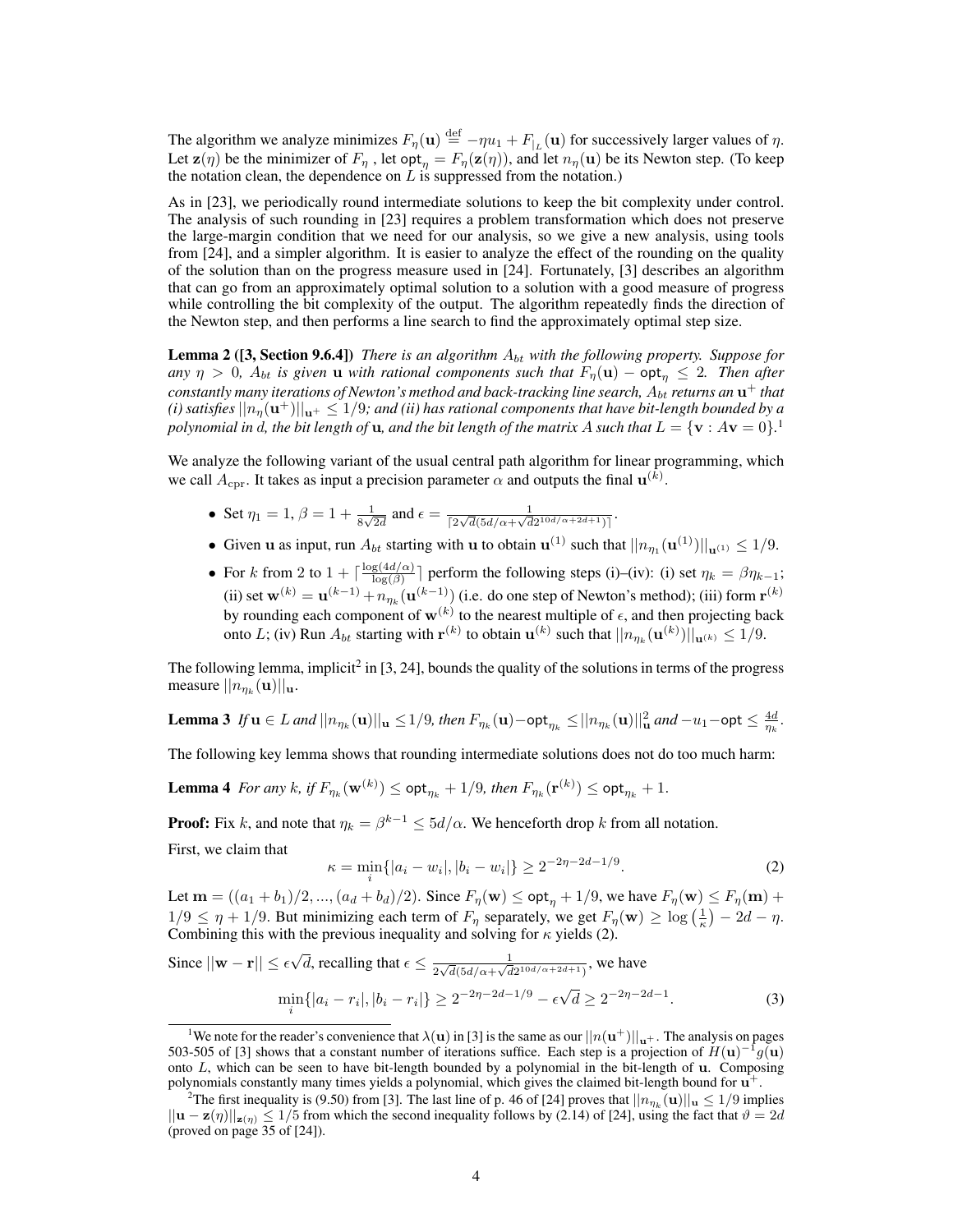Now, define  $\psi : \mathbf{R} \to \mathbf{R}$  by  $\psi(t) = F_{\eta} \left( \mathbf{w} + t \frac{\mathbf{r} - \mathbf{w}}{||\mathbf{r} - \mathbf{w}||} \right)$  . We have

$$
F_{\eta}(\mathbf{r}) - F_{\eta}(\mathbf{w}) = \psi(||\mathbf{r} - \mathbf{w}||) - \psi(0) = \int_0^{||\mathbf{r} - \mathbf{w}||} \psi'(t)dt \le ||\mathbf{r} - \mathbf{w}|| \max_t |\psi'(t)|. \tag{4}
$$

Let S be the line segment between w and r. Since for each  $t \in [0, ||\mathbf{r} - \mathbf{w}||]$  the value  $\psi'(t)$  is a directional derivative of  $F_n$  at some point of S, (4) implies that, for the gradient  $g_n$  of  $F_n$ ,

$$
F_{\eta}(\mathbf{r}) - F_{\eta}(\mathbf{w}) \le ||\mathbf{w} - \mathbf{r}|| \max{||g_{\eta}(\mathbf{s})||} : \mathbf{s} \in S\}.
$$
 (5)

However (3) and (2) imply that  $\min\{|a_i - s_i|, |b_i - s_i|\} \ge 2^{-2\eta - 2d - 1}$  for all  $s \in S$ . Recalling that  $g(\mathbf{u})_i = \frac{1}{b_i - u_i} - \frac{1}{u_i - a_i}$ , this means that  $||g_\eta(\mathbf{s})|| \leq \eta + \frac{1}{\eta}$ √  $\overline{d}2^{2\eta+2d+1}$  so that applying (5) we get  $F_{\eta}(\mathbf{r}) - F_{\eta}(\mathbf{w}) \leq ||\mathbf{w} - \mathbf{r}||(\eta +$ √  $\overline{d}2^{2\eta+2d+1}$ ). Since  $||\mathbf{w}-\mathbf{r}|| \leq \epsilon \sqrt{n}$ d, we have  $F_{\eta}(\mathbf{r}) - F_{\eta}(\mathbf{w}) \leq$  $\epsilon$  $\eta$  $d(\eta +$  $\eta$  $\frac{d}{dt}(\mathbf{w}) \leq ||\mathbf{w} - \mathbf{r}|| \leq \epsilon \sqrt{d}$  $d(5d/\alpha +$ √  $\overline{d}2^{10d/\alpha+2d+1}) \leq 1/2$ , and the lemma follows.

Fast parallel linear algebra: inverting matrices. We will use an algorithm due to Reif [22]:

**Lemma 5** ([22]) *There is a*  $\text{polylog}(d, L)$ *-time,*  $\text{poly}(d, L)$ *-processor parallel algorithm which,* given as input a  $d \times d$  matrix  $A$  with rational entries of total bit-length  $\hat{L}$ , outputs  $A^{-1}$ .

Learning theory: boosting accuracy. The following is implicit in the analysis of Freund [10].

Lemma 6 ([10]) *Let* D *be a distribution over (unlabeled) examples. Let* A *be a parallel learning*  $algorithm$  such that for all  $\mathcal{D}'$  with support $(\mathcal{D}')\subseteq support(\mathcal{D})$ , given draws  $(x, f(x))$  from  $\mathcal{D}'$ , with *probability* 9/10 A *outputs a hypothesis with accuracy* 9/10 *(w.r.t.* D') using  $\hat{P}$  *processors in* T *time. Then there is a parallel algorithm* B *that with probability*  $1 - \delta$  *constructs a*  $(1 - \varepsilon)$ *-accurate hypothesis (w.r.t.* D) *in*  $O(T \log(1/\epsilon) + \log \log(1/\delta))$  *time using*  $\text{poly}(\mathcal{P}, 1/\epsilon, \log(1/\delta))$  *processors.* 

#### 2.1 Proof of Theorem 1

As described at the start of this section, due to Lemma 6, it suffices to prove the lemma in the case that  $\epsilon = 1/10$  and  $\delta = 1/10$ . We assume w.l.o.g. that  $\gamma = 1/$ integer.

The algorithm first selects an  $n \times d$  random projection matrix A where  $d = O(\log(1/\gamma)/\gamma^2)$ . This defines a transformation  $\Phi_A : \mathbf{B}^n \to \mathbf{R}^d$  as follows: given  $\mathbf{x} \in \mathbf{B}^n$ , the vector  $\Phi_A(\mathbf{x}) \in$  $\mathbf{R}^d$  is obtained by (i) rounding each  $\mathbf{x}_i$  to the nearest integer multiple of  $1/(4\lceil \sqrt{n/\gamma} \rceil)$ ; then (ii) **R** is obtained by (<br>setting  $x' = (1/2\sqrt{3})$  $\overline{d}$ )**x**A; and finally (iii) rounding each **x**<sup>*i*</sup> to the nearest multiple of 1/(8 $\left\lfloor d/\gamma \right\rfloor$ ). Given x it is easy to compute  $\Phi_A(x)$  using  $O(n \log(1/\gamma)/\gamma^2)$  processors in  $O(\log(n/\gamma))$  time. Let  $\mathcal{D}'$  denote the distribution over  $\mathbf{R}^d$  obtained by applying  $\Phi_A$  to  $\mathcal{D}$ . Across all coordinates  $\mathcal{D}'$  is supported on rational numbers with the same  $poly(1/\gamma)$  common denominator. By Lemma 1, with probability 99/100 over A, the target-distribution pair  $(w' = (1/\sqrt{d})wA, \mathcal{D}')$  satisfies

$$
\Pr_{\mathbf{x}' \sim \mathcal{D}'} \left[ |\mathbf{x}' \cdot (\mathbf{w}'/\|\mathbf{w}'\|) | < \gamma' \stackrel{\text{def}}{=} \gamma/8 \quad \text{or} \quad \|\mathbf{x}'\|_2 > 1 \right] \le \gamma^4. \tag{6}
$$

The algorithm next draws  $m = c \log(1/\gamma)/\gamma^2$  labeled training examples  $(\Phi_A(\mathbf{x}), f(\mathbf{x}))$  from D'; this can be done in  $O(log(n/\gamma))$  time using  $O(n)$  · poly $(1/\gamma)$  processors as noted above. It then applies  $A_{\text{cpr}}$  to find a d-dimensional halfspace h that classifies all m examples correctly (more on this below). By (6), with probability at least (say) 29/30 over the random draw of  $(\Phi_A(\mathbf{x}_1), y_m), ..., (\Phi_A(\mathbf{x}_m), y_m)$ , we have that  $y_t(\mathbf{w}' \cdot \Phi_A(\mathbf{x}_t)) \geq \gamma$  and  $||\Phi_A(\mathbf{x}_t)|| \leq 1$  for all  $t = 1, \ldots, m$ . Now the standard VC bound for halfspaces [30] applied to h and  $\mathcal{D}'$  implies that since h classifies all m examples correctly, with overall probability at least  $9/10$  its accuracy is at least 9/10 with respect to D', i.e.  $Pr_{\mathbf{x} \sim \mathcal{D}}[h(\Phi_A(\mathbf{x})) \neq f(\mathbf{x})] \leq 1/10$ . So the hypothesis  $h \circ \Phi_A$  has accuracy  $9/10$  with respect to D with probability  $9/10$  as required by Lemma 6.

It remains to justify the above claim about  $A_{\text{cpr}}$  classifying all examples correctly, and analyze the running time. More precisely we show that given  $m = O(\log(1/\gamma)/\gamma^2)$  training examples in  $\mathbf{B}_d$ with rational components that all have coordinates with a common denominator that is  $poly(1/\gamma)$ and are separable with a margin  $\gamma' = \gamma/8$ ,  $A_{\rm cpr}$  can be used to construct a d-dimensional halfspace that classifies them all correctly in  $\tilde{O}(1/\gamma)$  parallel time using  $poly(1/\gamma)$  processors.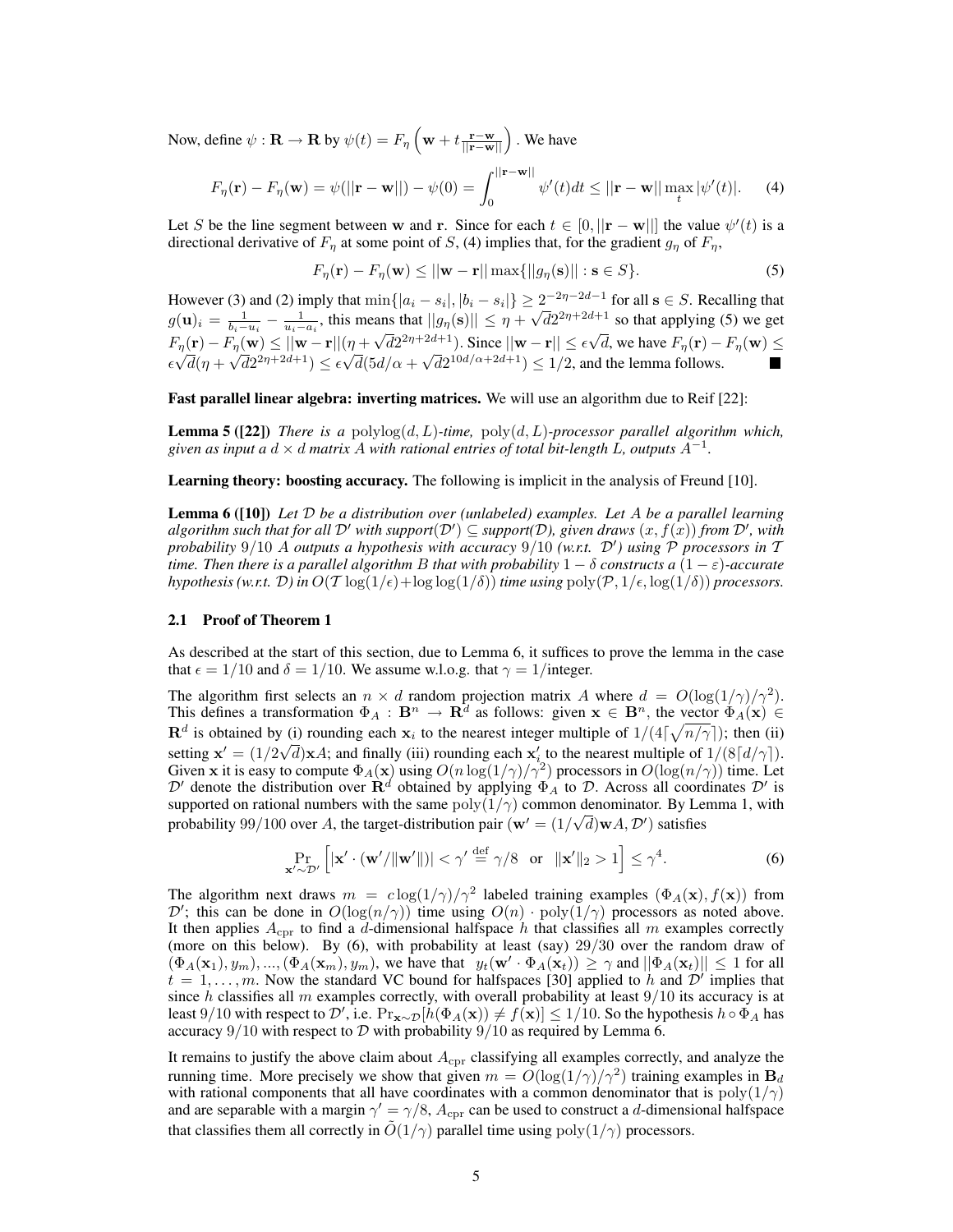Given  $(\mathbf{x}'_1, y_1), ..., (\mathbf{x}'_m, y_m) \in \mathbf{B}_d \times \{-1, 1\}$  satisfying the above conditions, we will apply algorithm  $A_{\text{cpr}}$  to the following linear program, called LP, with  $\alpha = \gamma/2$ : "minimize –s such that  $y_t(\mathbf{v} \cdot \mathbf{x}_t') - s_t = s$  and  $0 \le s_t \le 2$  for all  $t \in [m]; -1 \le v_i \le 1$  for all  $i \in [d]$ ; and  $-2 \le s \le 2$ ." Intuitively,  $s$  is the minimum margin over all examples, and  $s_t$  is the difference between each example's margin and s. The subspace L is defined by the equality constraints  $y_t(\mathbf{v} \cdot \mathbf{x}'_t) - s_t = s$ .

Our analysis will conclude by applying the following lemma, with an initial solution of  $s = -1$ ,  $\mathbf{v} = \mathbf{0}$ , and  $s_t = 1$  for all t. (Note that  $u_1$  corresponds to s.)

**Lemma** 7 *Given any d-dimensional linear program in the form (1), and an initial solution*  $\mathbf{u} \in L$  $\textit{such that } \min\{|u_i - a_i|, |u_i - b_i|\} \geq 1$  *for all i, Algorithm*  $A_{cpr}$  *approximates the optimal solution to an additive*  $\pm \alpha$ . *It runs in*  $\sqrt{d} \cdot \text{polylog}(d/\alpha)$  *parallel time and uses*  $\text{poly}(1/\alpha, d)$  *processors.* 

The LP constraints enforce that all examples are classified correctly with a margin of at least s. The feasible solution in which **v** is  $w'/||w'||$ , s equals  $\gamma'$  and  $s_t = y_t(v \cdot x'_t) - s$  shows that the optimum solution of LP has value at most  $-\gamma'$ . So approximating the optimum to an additive  $\pm \alpha = \pm \gamma'/2$ ensures that all examples are classified correctly, and it is enough to prove Lemma 7.

**Proof of Lemma 7:** First, we claim that, for all k,  $||n_{\eta_k}(\mathbf{u}^{(k)})||_{\mathbf{u}^{(k)}} \le 1/9$ ; given this, since the final value of  $\eta_k$  is at least  $4d/\alpha$ , Lemma 3 implies that the solution is  $\alpha$ -close to optimal. We induct on k. For  $k = 1$ , since initially  $\min_i \{|u_i - a_i|, |u_i - b_i|\} \ge 1$ , we have  $F(\mathbf{u}) \le 0$ , and, since  $\eta_1 = 1$ and  $u_1 \ge -1$  we have  $F_{\eta_1}(\mathbf{u}) \le 1$  and  $\mathsf{opt}_{\eta_1} \ge -1$ . So we can apply Lemma 2 to get the base case. Now, for the induction step, suppose  $||n_{\eta_k}(\mathbf{u}^{(k)})||_{\mathbf{u}^{(k)}} \leq 1/9$ . It then follows<sup>3</sup> from [24, page 46] that  $||n_{\eta_{k+1}}(\mathbf{w}^{(k+1)})||_{\mathbf{w}^{(k+1)}} \leq 1/9$ . Next, Lemmas 3 and 4 imply that  $F_{\eta_{k+1}}(\mathbf{r}^{(k+1)}) - \mathsf{opt}_{\eta_{k+1}} \leq$ 1. Then Lemma 2 gives  $||n_{\eta_{k+1}}(\mathbf{u}^{(k+1)})||_{\mathbf{u}^{(k+1)}} \leq 1/9$  as required.

Next, we claim that the bit-length of all intermediate solutions is at most  $poly(d, 1/\gamma)$ . This holds for  $\mathbf{r}^{(k)}$ , and follows for  $\mathbf{u}^{(k)}$  and  $\mathbf{w}^{(k)}$  because each of them is obtained from some  $\mathbf{r}^{(k)}$  by performing a constant number of operations each of which blows up the bit length at most polynomially (see Lemma 2). Since each intermediate solution has polynomial bit length, the matrix inverses can be computed in polylog( $d, 1/\gamma$ ) time using poly $(d, 1/\gamma)$  processors, by Lemma 5. The time bound then follows from the fact that there are at most  $O(\sqrt{d} \log(d/\alpha))$  iterations.

## 3 Lower bound for parallel boosting in the oracle model

Boosting is a widely used method for learning large-margin halfspaces. In this section we consider the question of whether boosting algorithms can be efficiently parallelized. We work in the original PAC learning setting [29, 16, 26] in which a weak learning algorithm is provided as an oracle that is called by the boosting algorithm, which must simulate a distribution over labeled examples for the weak learner. Our main result for this setting is that boosting is inherently sequential; being able to to call the weak learner multiple times in parallel within a single boosting stage does not reduce the overall number of sequential boosting stages that are required. In fact we show this in a very strong sense, by proving that a boosting algorithm that runs *arbitrarily* many copies of the weak learner in parallel in each stage cannot save *even one* stage over a sequential booster that runs the weak learner just once in each stage. This lower bound is unconditional and information-theoretic.

Below we first define the parallel boosting framework and give some examples of parallel boosters. We then state and prove our lower bound on the number of stages required by parallel boosters. A consequence of our lower bound is that  $\Omega(\log(1/\varepsilon)/\gamma^2)$  stages of parallel boosting are required in order to boost a  $\gamma$ -advantage weak learner to achieve classification accuracy  $1 - \varepsilon$  no matter how many copies of the weak learner are used in parallel in each stage.

Our definition of weak learning is standard in PAC learning, except that for our discussion it suffices to consider a single target function  $f : X \to \{-1, 1\}$  over a domain X.

**Definition 1** *A*  $\gamma$ -advantage weak learner *L* is an algorithm that is given access to a source of inde*pendent random labeled examples drawn from an (unknown and arbitrary) probability distribution*

<sup>&</sup>lt;sup>3</sup>Noting that  $\vartheta \le 2d$  [24, page 35].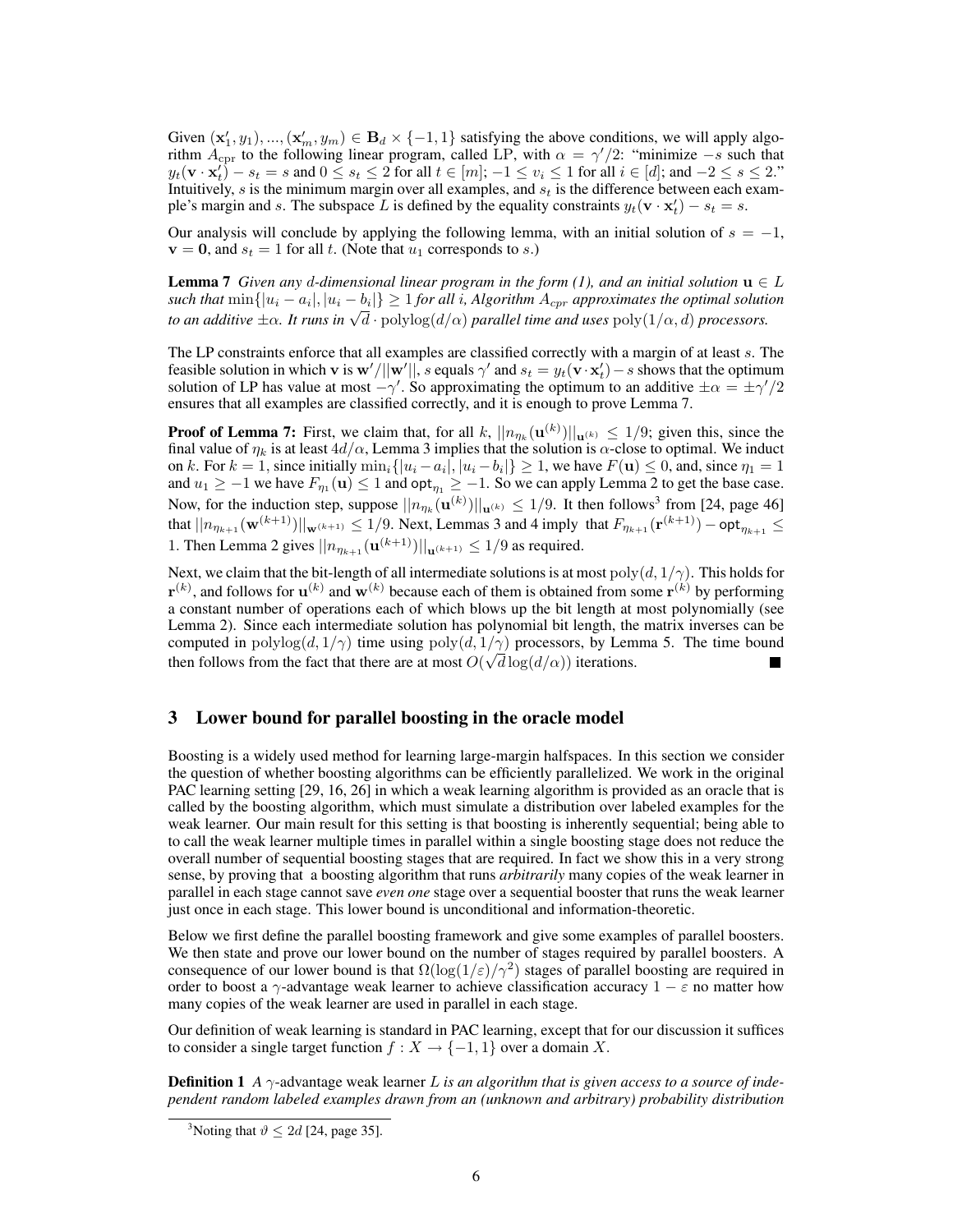${\cal P}$  over labeled examples  $\{(x,f(x))\}_{x\in X}.$  L must<sup>4</sup> return a weak hypothesis  $h:X\rightarrow \{-1,1\}$  that *satisfies*  $Pr_{(x,f(x))\leftarrow P}[h(x) = f(x)] \geq 1/2 + \gamma$ . *Such an h is said to have* advantage  $\gamma$  *w.r.t.*  $\mathcal{P}$ .

We fix  $P$  to henceforth denote the initial distribution over labeled examples, i.e.  $P$  is a distribution over  $\{(x, f(x))\}_{x\in X}$  where the marginal distribution  $\mathcal{P}_X$  may be an arbitrary distribution over X.

Intuitively, a boosting algorithm runs the weak learner repeatedly on a sequence of carefully chosen distributions to obtain a sequence of weak hypotheses, and combines the weak hypotheses to obtain a final hypothesis that has high accuracy under  $P$ . We give a precise definition below, but first we give some intuition to motivate our definition. In stage  $t$  of a parallel booster the boosting algorithm may run the weak learner many times in parallel using different probability distributions. The probability weight of a labeled example  $(x, f(x))$  under a distribution constructed at the t-th stage of boosting may depend on the values of all the weak hypotheses from previous stages and on the value of  $f(x)$ , but may not depend on any of the weak hypotheses generated by any of the calls to the weak learner in stage  $t$ . No other dependence on  $x$  is allowed, since intuitively the only interface that the boosting algorithm should have with each data point is through its label and the values of the weak hypotheses from earlier stages. We further observe that since the distribution  $P$  is the only source of labeled examples, a booster should construct the distributions at each stage by somehow "filtering" examples  $(x, f(x))$  drawn from P based only on the value of  $f(x)$  and the values of the weak hypotheses from previous stages. We thus define a parallel booster as follows:

Definition 2 (Parallel booster) *A* T-stage parallel boosting algorithm with N-fold parallelism *is defined by* TN *functions*  $\{\alpha_{t,k}\}_{t\in[T],k\in[N]}$  *and a (randomized) Boolean function* h, where  $\alpha_{t,k}$ :  ${-1, 1}$ <sup>(t-1)N+1</sup> → [0, 1] *and*  $h: {-1, 1}$ <sup>TN</sup> → {-1, 1}. *In the t-th stage of boosting the weak learner is run* N *times in parallel. For each*  $k \in [N]$ , the distribution  $\mathcal{P}_{t,k}$  over labeled examples *that is given to the k-th run of the weak learner is as follows: a draw from*  $P_{t,k}$  *is made by drawing*  $(x, f(x))$  *from* P and accepting  $(x, f(x))$  as the output of the draw from  $\mathcal{P}_{t,k}$  with probability  $p_x = \alpha_{t,k}(h_{1,1}(x), \ldots, h_{t-1,N}(x), f(x))$  *(and rejecting it and trying again otherwise). In stage t, for each*  $k \in [N]$  *the booster gives the weak learner access to*  $\mathcal{P}_{t,k}$  *as defined above and the weak learner generates a hypothesis*  $h_{t,k}$  *that has advantage at least*  $\gamma$  *w.r.t.*  $\mathcal{P}_{t,k}$ *.* 

*After* T *stages,* TN *weak hypotheses*  $\{h_{t,k}\}_{t\in[T],k\in[N]}$  *have been obtained from the weak learner. The* final hypothesis of the booster is  $H(x) := h(h_{1,1}(x), \ldots, h_{T,N}(x))$ *, and its accuracy is*  $\min_{h_{t,k}} \Pr_{(x,f(x)) \leftarrow P} [H(x) = f(x)]$ , where the min is taken over all sequences of TN weak hy*potheses subject to the condition that each*  $h_{t,k}$  *has advantage at least*  $\gamma$  *w.r.t.*  $\mathcal{P}_{t,k}$ *.* 

The parameter  $N$  above corresponds to the number of processors that the parallel booster is using; we get a *sequential* booster when  $N = 1$ . Many of the most common PAC-model boosters in the literature are sequential boosters, such as [26, 10, 9, 11, 27, 5] and others. In [10] Freund gave a boosting algorithm and showed that after  $T$  stages of boosting, his algorithm generates a final hypothesis that is guaranteed to have error at most vote $(\gamma, T) \stackrel{\text{def}}{=} \sum_{j=0}^{\lfloor T/2 \rfloor} {T \choose j} \left(\frac{1}{2} + \gamma\right)^j \left(1/2 - \gamma\right)^{T-j}$ (see Theorem 2.1 of [10]). Freund also gave a matching lower bound by showing (see his Theorem 2.4) that any T-stage sequential booster must have error at least as large as vote( $\gamma$ , T), and so consequently any sequential booster that generates a  $(1 - \varepsilon)$ -accurate final hypothesis must run for  $\Omega(\log(1/\varepsilon)/\gamma^2)$  stages. Our Theorem 2 below extends this lower bound to parallel boosters.

Several parallel boosting algorithms have been given in the literature, including branching program [20, 13, 18, 19] and decision tree [15] boosters. All of these boosters take  $\Omega(\log(1/\varepsilon)/\gamma^2)$ stages to learn to accuracy  $1 - \varepsilon$ ; our theorem below implies that *any* parallel booster must run for  $\Omega(\log(1/\varepsilon)/\gamma^2)$  stages no matter how many parallel calls to the weak learner are made per stage.

Theorem 2 *Let* B *be any* T*-stage parallel boosting algorithm with* N*-fold parallelism. Then for any*  $0 < \gamma < 1/2$ , when B is used to boost a  $\gamma$ -advantage weak learner the resulting final hypothesis *may have error as large as vote* $(\gamma, T)$  *(see the discussion after Definition 2).* 

We emphasize that Theorem 2 holds for any  $\gamma$  and any N that may depend on  $\gamma$  in an arbitrary way.

<sup>&</sup>lt;sup>4</sup>The usual definition of a weak learner would allow L to fail with probability  $\delta$ . This probability can be made exponentially small by running  $L$  multiple times so for simplicity we assume there is no failure probability.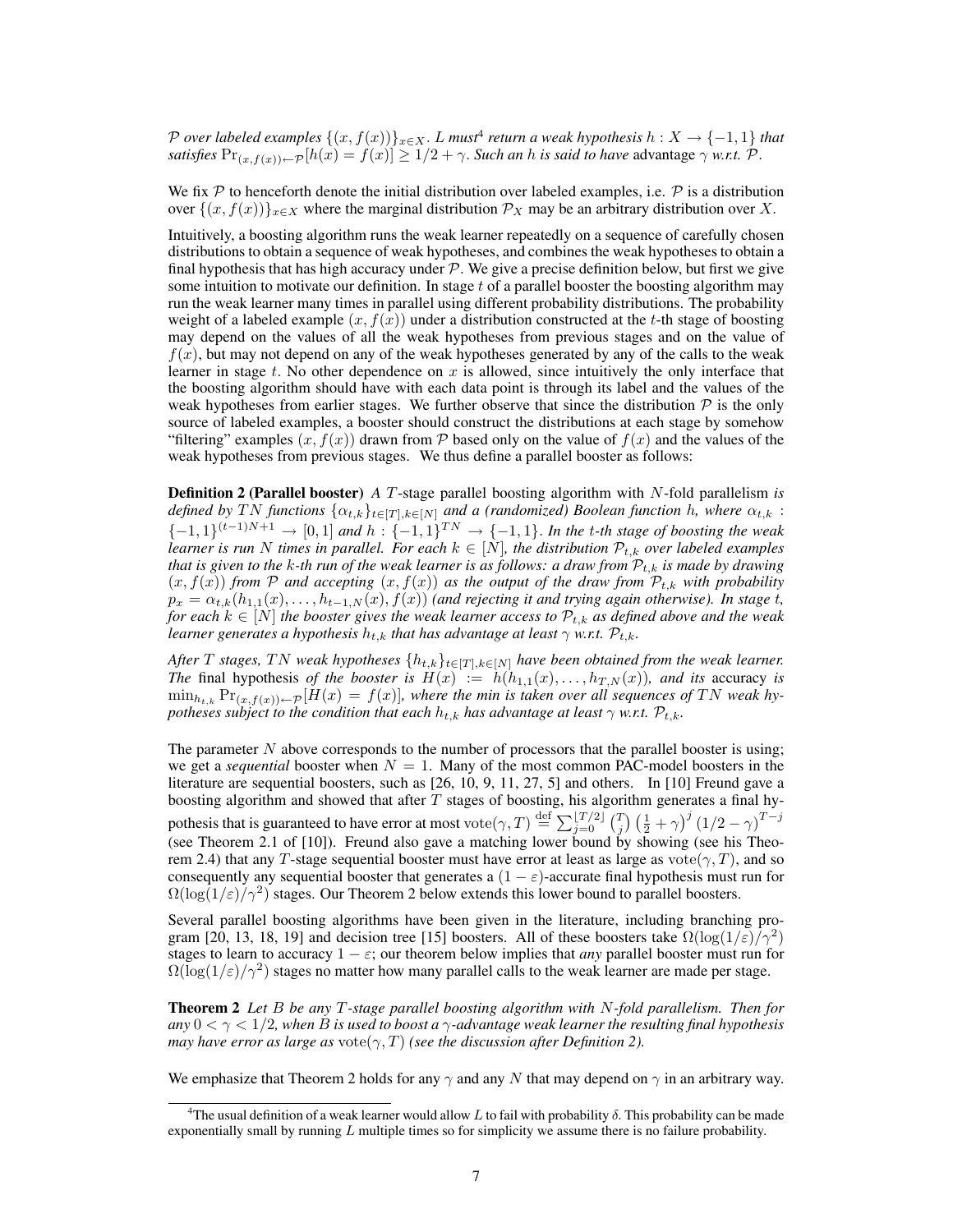The theorem is proved as follows: fix any  $0 < \gamma < 1/2$  and fix B to be any T-stage parallel boosting algorithm. We will exhibit a target function f and a distribution P over  $\{(x, f(x))_{x\in X},$ and describe a strategy that a weak learner W can use to generate weak hypotheses  $h_{t,k}$  that each have advantage at least  $\gamma$  with respect to the distributions  $\mathcal{P}_{t,k}$ . We show that with this weak learner W, the resulting final hypothesis H that B outputs will have accuracy at most  $1 - \text{vote}(\gamma, T)$ .

We begin by describing the desired f and P. The domain X of f is  $X = Z \times \Omega$ , where Z  ${-1, 1}^n$  and  $\Omega$  is the set of all  $\omega = (\omega_1, \omega_2, ...)$  where each  $\omega_i$  belongs to  ${-1, 1}$ . The target function f is simply  $f(z, \omega) = z$ . The distribution  $\mathcal{P} = (\mathcal{P}^X, \mathcal{P}^Y)$  over  $\{ (x, f(x)) \}_{x \in X}$  is defined as follows. A draw from  $\mathcal P$  is obtained by drawing  $x = (z, \omega)$  from  $\mathcal P^X$  and returning  $(x, f(x))$ . A draw of  $x = (z, \omega)$  from  $\mathcal{P}^X$  is obtained by first choosing a uniform random value in  $\{-1, 1\}$  for z, and then choosing  $\omega_i \in \{-1,1\}$  to equal z with probability  $1/2 + \gamma$  independently for each i. Note that under P, given the label  $z = f(x)$  of a labeled example  $(x, f(x))$ , each coordinate  $\omega_i$  of x is correct in predicting the value of  $f(x, z)$  with probability  $1/2 + \gamma$  independently of all other  $\omega_j$ 's.

We next describe a way that a weak learner W can generate a  $\gamma$ -advantage weak hypothesis each time it is invoked by B. Fix any  $t \in [T]$  and any  $k \in [N]$ . When W is invoked with  $\mathcal{P}_{t,k}$  it replies as follows (recall that for  $x \in X$  we have  $x = (z, \omega)$  as described above): (i) if  $Pr_{(x,f(x)) \leftarrow P_{t,k}}[\omega_t =$  $f(x) \geq 1/2 + \gamma$  then the weak hypothesis  $h_{t,k}(x)$  is the function " $\omega_t$ ," i.e. the  $(t+1)$ -st coordinate of x. Otherwise, (ii) the weak hypothesis  $h_{t,k}(x)$  is "z," i.e. the first coordinate of x. (Note that since  $f(x) = z$  for all x, this weak hypothesis has zero error under any distribution.)

It is clear that each weak hypothesis  $h_{t,k}$  generated as described above indeed has advantage at least  $\gamma$  w.r.t.  $\mathcal{P}_{t,k}$ , so the above is a legitimate strategy for W. The following lemma will play a key role:

**Lemma 8** *If* W never uses option (ii) then  $Pr(x, f(x)) \in \mathcal{P}[H(x) \neq f(x)] \geq \text{vote}(\gamma, T)$ .

**Proof:** If the weak learner never uses option (ii) then H depends only on variables  $\omega_1, \ldots, \omega_T$  and hence is a (randomized) Boolean function over these variables. Recall that for  $(x = (z, \omega), f(x) =$ z) drawn from P, each coordinate  $\omega_1, \ldots, \omega_T$  independently equals z with probability  $1/2 + \gamma$ . Hence the optimal (randomized) Boolean function H over inputs  $\omega_1, \ldots, \omega_T$  that maximizes the accuracy  $Pr_{(x,f(x))\leftarrow P}[H(x) = f(x)]$  is the (deterministic) function  $H(x) = Maj(\omega_1,\ldots,\omega_T)$  that outputs the majority vote of its input bits. (This can be easily verified using Bayes' rule in the usual "Naive Bayes" calculation.) The error rate of this H is precisely the probability that at most  $\lfloor T / 2 \rfloor$ "heads" are obtained in T independent  $(1/2 + \gamma)$ -biased coin tosses, which equals vote $(\gamma, T)$ .

Thus it suffices to prove the following lemma, which we prove by induction on  $t$ :

**Lemma 9** W never uses option (ii) (i.e.  $Pr_{(x,f(x))\leftarrow P_{t,k}}[\omega_t = f(x)] \geq 1/2 + \gamma$  always).

**Proof:** Base case  $(t = 1)$ . For any  $k \in [N]$ , since  $t = 1$  there are no weak hypotheses from previous stages, so the value of  $p_x$  is determined by the bit  $f(x) = z$  (see Definition 2). Hence  $\mathcal{P}_{1,k}$ is a convex combination of two distributions which we call  $\mathcal{D}_1$  and  $\mathcal{D}_{-1}$ . For  $b \in \{-1, 1\}$ , a draw of  $(x = (z, \omega); f(x) = z)$  from  $\mathcal{D}_b$  is obtained by setting  $z = b$  and independently setting each coordinate  $\omega_i$  equal to z with probability  $1/2 + \gamma$ . Thus in the convex combination  $\mathcal{P}_{1,k}$  of  $\mathcal{D}_1$  and  $\mathcal{D}_{-1}$ , we also have that  $\omega_1$  equals z (i.e.  $f(x)$ ) with probability  $1/2 + \gamma$ . So the base case is done.

**Inductive step**  $(t > 1)$ . Fix any  $k \in [N]$ . The inductive hypothesis and the weak learner's strategy together imply that for each labeled example  $(x = (z, \omega), f(x) = z)$ , since  $h_{s,\ell}(x) = \omega_s$  for s < t, the rejection sampling parameter  $p_x = \alpha_{t,k}(h_{1,1}(x), \ldots, h_{t-1,N}(x), f(x))$  is determined by  $\omega_1, \ldots, \omega_{t-1}$  and z and does not depend on  $\omega_t, \omega_{t+1}, \ldots$  Consequently the distribution  $\mathcal{P}_{t,k}$ over labeled examples is some convex combination of  $2^t$  distributions which we denote  $\mathcal{D}_{\overline{b}}$ , where  $\overline{b}$ ranges over  $\{-1,1\}^t$  corresponding to conditioning on all possible values for  $\omega_1,\ldots,\omega_{t-1},z$ . For each  $\overline{b} = (b_1, \ldots, b_t) \in \{-1, 1\}^t$ , a draw of  $(x = (z, \omega); f(x) = z)$  from  $\mathcal{D}_{\overline{b}}$  is obtained by setting  $z = b_t$ , setting  $(\omega_1, \ldots, \omega_{t-1}) = (b_1, \ldots, b_{t-1})$ , and independently setting each other coordinate  $\omega_j$  ( $j \ge t$ ) equal to z with probability  $1/2 + \gamma$ . In particular, because  $\omega_t$  is conditionally independent of  $\omega_1, ..., \omega_{t-1}$  given z,  $Pr(\omega_t = z | \omega_1 = b_1, ..., \omega_{t-1} = b_{t-1}) = Pr(\omega_t = z) = 1/2 + \gamma$ . Thus in the convex combination  $\mathcal{P}_{t,k}$  of the different  $\mathcal{D}_{\overline{b}}^{\rightarrow}$ s, we also have that  $\omega_t$  equals z (i.e.  $f(x)$ ) with probability  $1/2 + \gamma$ . This concludes the proof of the lemma and the proof of Theorem 2.